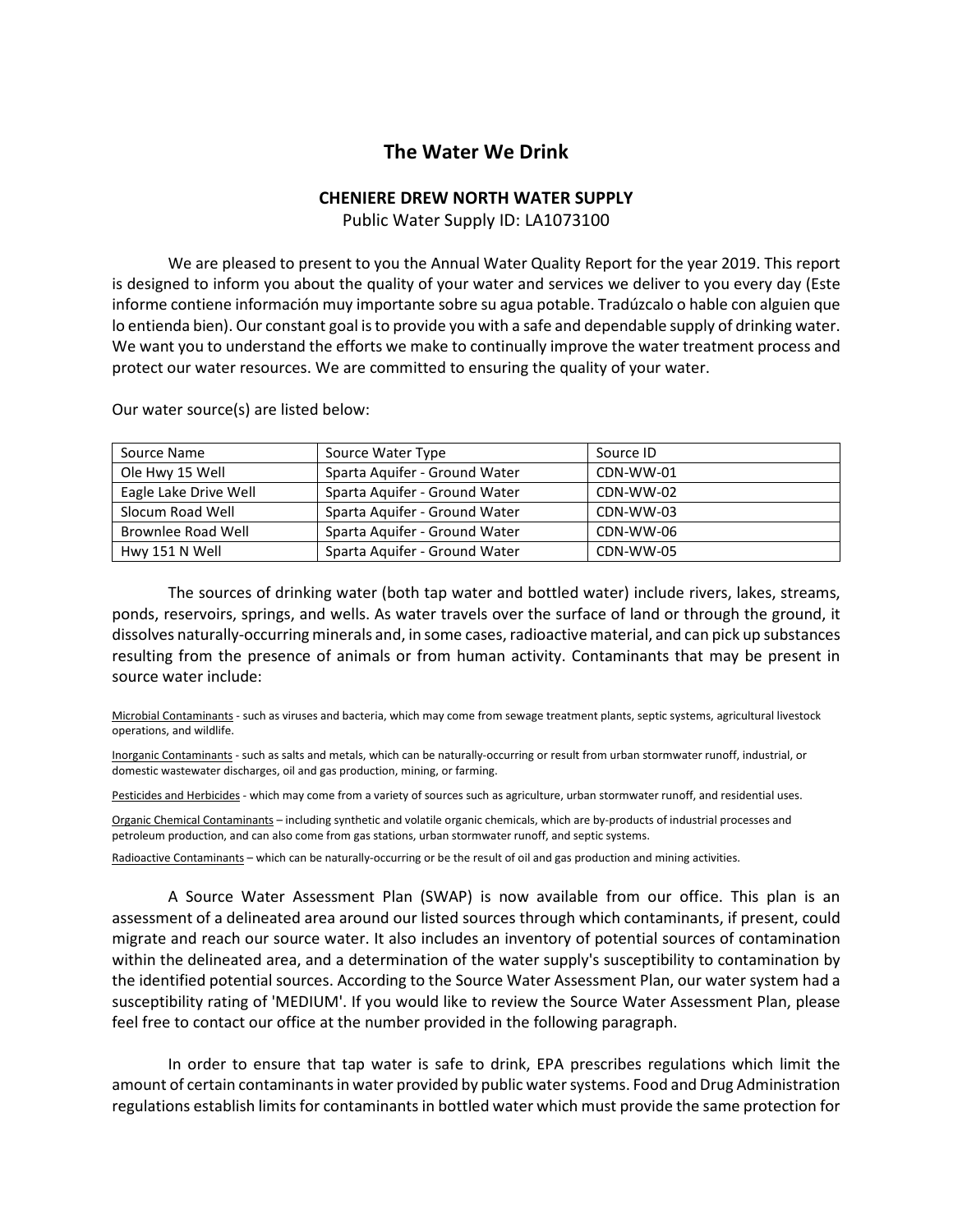public health. **We are pleased to report that our drinking water is safe and meets Federal and State requirements.** If you have any questions about this report, please contact Kenneth Howell, Operations Manager, or Terry F. Ware, Board President, at (318) 322-9516 or any of your other water system board members. We want our valued customers to be informed about their water utility. If you want to learn more, please attend any of the regularly scheduled meetings. The Board of Directors of Cheniere Drew Water System conducts a monthly business meeting on the second Tuesday of each month at 6 PM. The location of this business meeting is at the water office located at 646 Commercial Parkway in West Monroe, Louisiana.

 If present, elevated levels of lead can cause serious health problems, especially for pregnant women and young children. Lead in drinking water is primarily from materials and components associated with service lines and home plumbing. CHENIERE DREW NORTH WATER SUPPLY is responsible for providing high quality drinking water, but cannot control the variety of materials used in plumbing components. When your water has been sitting for several hours, you can minimize the potential for lead exposure by flushing your tap for 30 seconds to 2 minutes before using water for drinking or cooking. If you are concerned about lead in your water, you may wish to have your water tested. Information on lead in drinking water, testing methods, and steps you can take to minimize exposure is available from the Safe Drinking Water Hotline or at http://www.epa.gov/safewater/lead.

 The Louisiana Department of Health and Hospitals - Office of Public Health routinely monitors for constituents in your drinking water according to Federal and State laws. The tables that follow show the results of our monitoring during the period of January 1st to December 31st, 2019. Drinking water, including bottled water, may reasonably be expected to contain at least small amounts of some contaminants. The presence of contaminants does not necessarily indicate that water poses a health risk.

 In the tables below, you will find many terms and abbreviations you might not be familiar with. To help you better understand these terms, we've provided the following definitions:

Parts per million (ppm) or Milligrams per liter (mg/L) – one part per million corresponds to one minute in two years or a single penny in \$10,000.

Parts per billion (ppb) or Micrograms per liter (ug/L) – one part per billion corresponds to one minute in 2,000 years, or a single penny in \$10,000,000.

Picocuries per liter (pCi/L) – picocuries per liter is a measure of the radioactivity in water.

Treatment Technique (TT) – an enforceable procedure or level of technological performance which public water systems must follow to ensure control of a contaminant.

Action level (AL) – the concentration of a contaminant that, if exceeded, triggers treatment or other requirements that a water system must follow.

Maximum contaminant level (MCL) – the "Maximum Allowed" MCL is the highest level of a contaminant that is allowed in drinking water. MCL's are set as close to the MCLG's as feasible using the best available treatment technology.

Maximum contaminant level goal (MCLG) – the "Goal" is the level of a contaminant in drinking water below which there is no known or expected risk to human health. MCLG's allow for a margin of safety.

Maximum residual disinfectant level (MRDL) – The highest level of a disinfectant allowed in drinking water. There is convincing evidence that addition of a disinfectant is necessary for control of microbial contaminants.

Maximum residual disinfectant level goal (MRDLG) – The level of a drinking water disinfectant below which there is no known or expected risk to health. MRDLGs do not reflect the benefits of the use of disinfectants to control microbial contaminants.

Level 1 Assessment - A study of the water system to identify potential problems and determine (if possible) why total coliform bacteria have been found in our water system.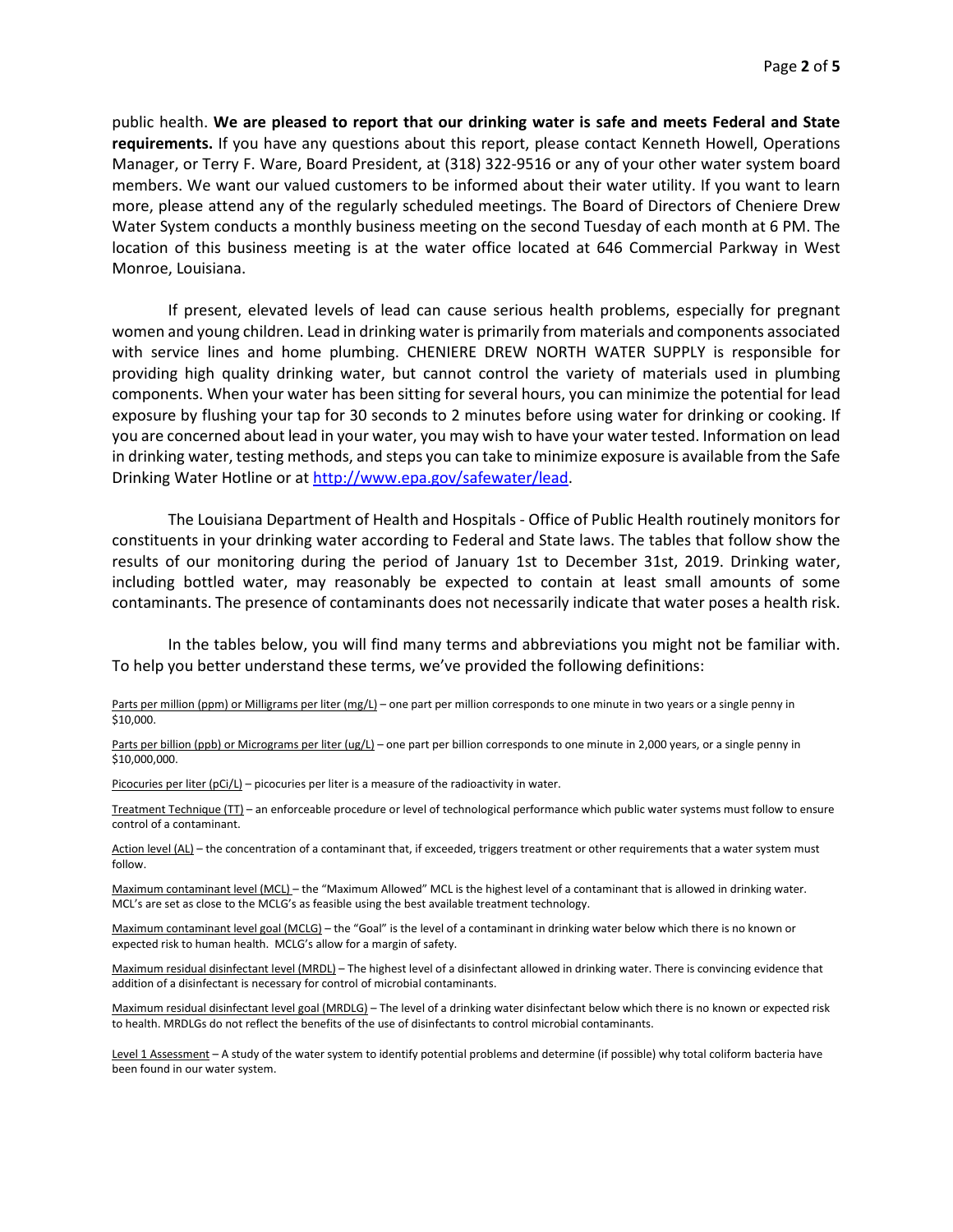Level 2 Assessment - A very detailed study of the water system to identify potential problems and determine (if possible) why an E. coli MCL violation has occurred and/or why total coliform bacteria have been found in our water system on multiple occasions.

## During the period covered by this report we had the below noted violations.

| Perioo<br>Compliance                                         | Analyte             | . vpe |
|--------------------------------------------------------------|---------------------|-------|
| .<br>No<br>Calendar<br>: Occurred<br>the<br>Violations<br>ır | 2019<br>'Year<br>0Ť |       |

 Our water system tested a minimum of 10 samples per month in accordance with the Total Coliform Rule for microbiological contaminants. With the microbiological samples collected, the water system collects disinfectant residuals to ensure control of microbial growth.

| Disinfectant | Date | Highest RAA | Unit | Range              | MRDL | <b>MRDLG</b> | Typical Source                  |
|--------------|------|-------------|------|--------------------|------|--------------|---------------------------------|
| Chlorine     | 2019 | 1.4         | ppm  | 0.52<br>. _<br>ے ۔ |      |              | additive<br>Water<br>to<br>used |
|              |      |             |      |                    |      |              | control microbes                |

 In the tables below, we have shown the regulated contaminants that were detected. Chemical Sampling of our drinking water may not be required on an annual basis; therefore, information provided in this table refers back to the latest year of chemical sampling results. To determine compliance with the primary drinking water standards, the treated water is monitored when a contaminant is elevated in the source water.

| Source Water Regulated<br>Contaminants | Collection<br>Date | Highest<br>Value | Range            | Unit | MCL | <b>MCLG</b> | <b>Typical Source</b>                                                                                                           |
|----------------------------------------|--------------------|------------------|------------------|------|-----|-------------|---------------------------------------------------------------------------------------------------------------------------------|
| <b>FLUORIDE</b>                        | 8/7/2017           | 0.28             | $0.22 -$<br>0.28 | ppm  | 4   | 4           | Erosion of natural deposits; Water additive<br>which promotes strong teeth; Discharge from<br>fertilizer and aluminum factories |
| NITRATE-NITRITE                        | 11/20/2019         | 0.096            | 0.096            | ppm  | 10  | 10          | Runoff from fertilizer use; Leaching from septic<br>tanks, sewage; Erosion of natural deposits                                  |

| Treated Water Regulated | Collection                                                  | Highest | Range |  |             | <b>MCLG</b> | <b>Typical Source</b> |  |  |
|-------------------------|-------------------------------------------------------------|---------|-------|--|-------------|-------------|-----------------------|--|--|
| Contaminants            | Date                                                        | Value   |       |  | MCL<br>Unit |             |                       |  |  |
|                         | No Detected Results were Found in the Calendar Year of 2019 |         |       |  |             |             |                       |  |  |

| Source Water Radiological<br>Contaminants      | Collection<br>Date | Highest<br>Value | Range      | Unit  | MCL | <b>MCLG</b> | <b>Typical Source</b>                                                                                                                                                                                                     |
|------------------------------------------------|--------------------|------------------|------------|-------|-----|-------------|---------------------------------------------------------------------------------------------------------------------------------------------------------------------------------------------------------------------------|
| COMBINED RADIUM (-226 &<br>$-228$              | 9/18/2017          | 0.5              | $0 - 0.5$  | pCi/l | 5   | 0           | Erosion of natural deposits                                                                                                                                                                                               |
| <b>GROSS ALPHA PARTICLE</b><br><b>ACTIVITY</b> | 8/7/2017           | 3.55             | 3.55       | pCi/l | 15  | $\Omega$    | Erosion of natural deposits                                                                                                                                                                                               |
| <b>GROSS BETA PARTICLE</b><br><b>ACTIVITY</b>  | 9/6/2017           | 1.23             | $0 - 1.23$ | pCi/l | 50  | 0           | Decay of natural and man-made deposits.<br>Note: The gross beta particle activity MCL is 4<br>millirems/year annual dose equivalent to the<br>total body or any internal organ. 50 pCi/L is<br>used as a screening level. |

| <b>Treated Water Radiological</b><br>Contaminants           | Collection<br>Date | Highest<br>Value | Range | Unit | MCL | <b>MCLG</b> | Typical Source |  |
|-------------------------------------------------------------|--------------------|------------------|-------|------|-----|-------------|----------------|--|
| No Detected Results were Found in the Calendar Year of 2019 |                    |                  |       |      |     |             |                |  |

| Lead and | Date | 90TH            | Range | . .<br>Unit |           | <b>Sites</b> | Source           |
|----------|------|-----------------|-------|-------------|-----------|--------------|------------------|
| Copper   |      | .<br>Percentile |       |             | <b>AL</b> | Over AL      | , vpica'<br>.ual |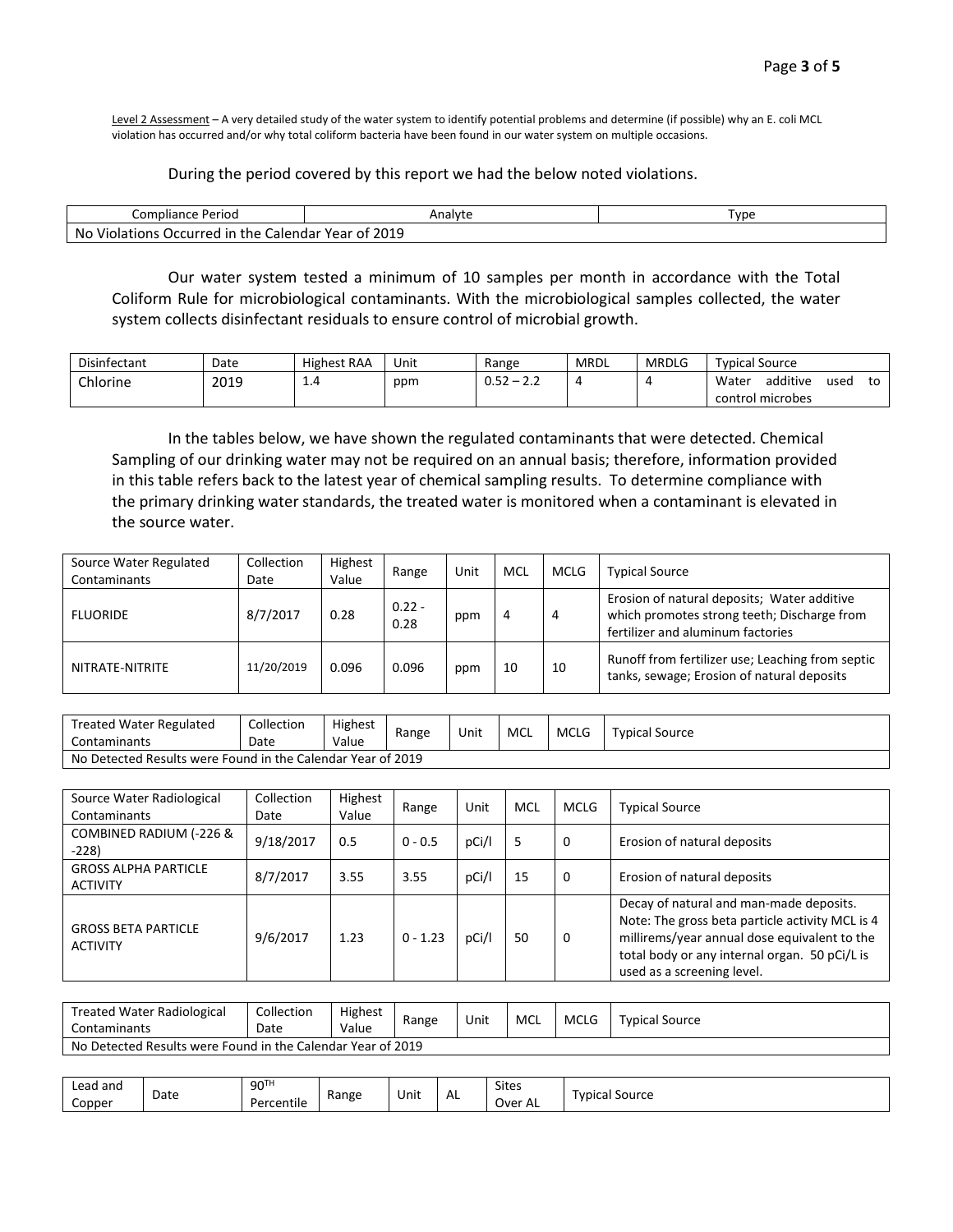| COPPER,     | 2015 - 2017 | 0.2 | $0 - 0.4$ | ppm |    | Corrosion of household plumbing systems; Erosion of |
|-------------|-------------|-----|-----------|-----|----|-----------------------------------------------------|
| <b>FREE</b> |             |     |           |     |    | natural deposits; Leaching from wood preservatives  |
| LEAD        | 2015 - 2017 |     | $0 - 13$  | ppb | Ŧэ | Corrosion of household plumbing systems; Erosion of |
|             |             |     |           |     |    | natural deposits                                    |

| <b>Disinfection Byproducts</b>          | Sample Point               | Period | Highest<br><b>LRAA</b> | Range            | Unit | MCL | MCLG     | <b>Typical Source</b>                        |
|-----------------------------------------|----------------------------|--------|------------------------|------------------|------|-----|----------|----------------------------------------------|
| <b>TOTAL HALOACETIC ACIDS</b><br>(HAA5) | ARK RD & GREENBRIAR        | 2019   | 16                     | $5.1 -$<br>18    | ppb  | 60  | $\Omega$ | By-product of drinking water<br>disinfection |
| <b>TOTAL HALOACETIC ACIDS</b><br>(HAA5) | <b>HWY 80 &amp; OLE 15</b> | 2019   | 16                     | $13.6 -$<br>18.6 | ppb  | 60  | $\Omega$ | By-product of drinking water<br>disinfection |
| <b>TTHM</b>                             | ARK RD & GREENBRIAR        | 2019   | 81                     | $22.2 -$<br>94.9 | ppb  | 80  | $\Omega$ | By-product of drinking water<br>chlorination |
| <b>TTHM</b>                             | <b>HWY 80 &amp; OLE 15</b> | 2019   | 82                     | $70 - 96$        | ppb  | 80  | $\Omega$ | By-product of drinking water<br>chlorination |

| ' Contaminants<br>Source Secondary C                     | Collection<br>Date | .<br>Value<br>Highest | Range | Unit | <b>SMCL</b> |
|----------------------------------------------------------|--------------------|-----------------------|-------|------|-------------|
| No Detected Results were Found in the Calendar Year of 2 | 2019               |                       |       |      |             |

| Treated Secondary<br>Contaminants                           | Collection Date | <b>Highest Value</b> | Range | Unit | <b>SMCL</b> |  |  |  |
|-------------------------------------------------------------|-----------------|----------------------|-------|------|-------------|--|--|--|
| No Detected Results were Found in the Calendar Year of 2019 |                 |                      |       |      |             |  |  |  |

| Unresolved significant deficiencies that were identified during a survey done on the water system are shown below. |                               |      |                                                |            |                                                                      |  |  |  |
|--------------------------------------------------------------------------------------------------------------------|-------------------------------|------|------------------------------------------------|------------|----------------------------------------------------------------------|--|--|--|
| Date<br>Identified                                                                                                 | Facility                      | Code | Activity                                       | Due Date   | Description                                                          |  |  |  |
| 07/25/2019                                                                                                         | <b>DISTRIBUTION</b><br>SYSTEM | CC17 | <b>GWR ADDRESS TT45</b><br><b>DEFICIENCIES</b> | 11/10/2019 | LAC 51:XII.344 - Protection of Water<br>Supply/Containment Practices |  |  |  |

 Cheniere Drew North was selected to participate in the UCMR4 (Unregulated Contaminant Monitoring Rule). Below are the results of this monitoring.

| Unregulated Contaminants are those that don't yet have a drinking water standard set by USEPA. The purpose of monitoring<br>for these contaminants is to help USEPA decide whether the contaminants should have a standard. |                        |        |                 |     |  |  |  |  |
|-----------------------------------------------------------------------------------------------------------------------------------------------------------------------------------------------------------------------------|------------------------|--------|-----------------|-----|--|--|--|--|
| <b>Unregulated Contaminants</b><br><b>Collection Date</b><br><b>Average Concentration</b><br>Unit<br>Range                                                                                                                  |                        |        |                 |     |  |  |  |  |
|                                                                                                                                                                                                                             |                        |        |                 |     |  |  |  |  |
| <b>Bromide</b>                                                                                                                                                                                                              | $4/1/2019 - 10/8/2019$ | 158.10 | $69 - 350$      | ppb |  |  |  |  |
| <b>Total Organic Carbon</b>                                                                                                                                                                                                 | $4/1/2019 - 10/8/2019$ | 670.00 | $ND - 1,900.00$ | ppb |  |  |  |  |
| Manganese                                                                                                                                                                                                                   | $4/1/2019 - 10/8/2019$ | 0.65   | $ND - 2.50$     | ppb |  |  |  |  |
| HAA5                                                                                                                                                                                                                        | $4/3/2019 - 10/7/2019$ | 9.33   | $4.53 - 13.70$  | ppb |  |  |  |  |
| HAA6Br                                                                                                                                                                                                                      | $4/3/2019 - 10/7/2019$ | 27.25  | $10.69 - 42.20$ | ppb |  |  |  |  |
| HAA9                                                                                                                                                                                                                        | $4/3/2019 - 10/7/2019$ | 29.15  | $10.93 - 45.60$ | ppb |  |  |  |  |